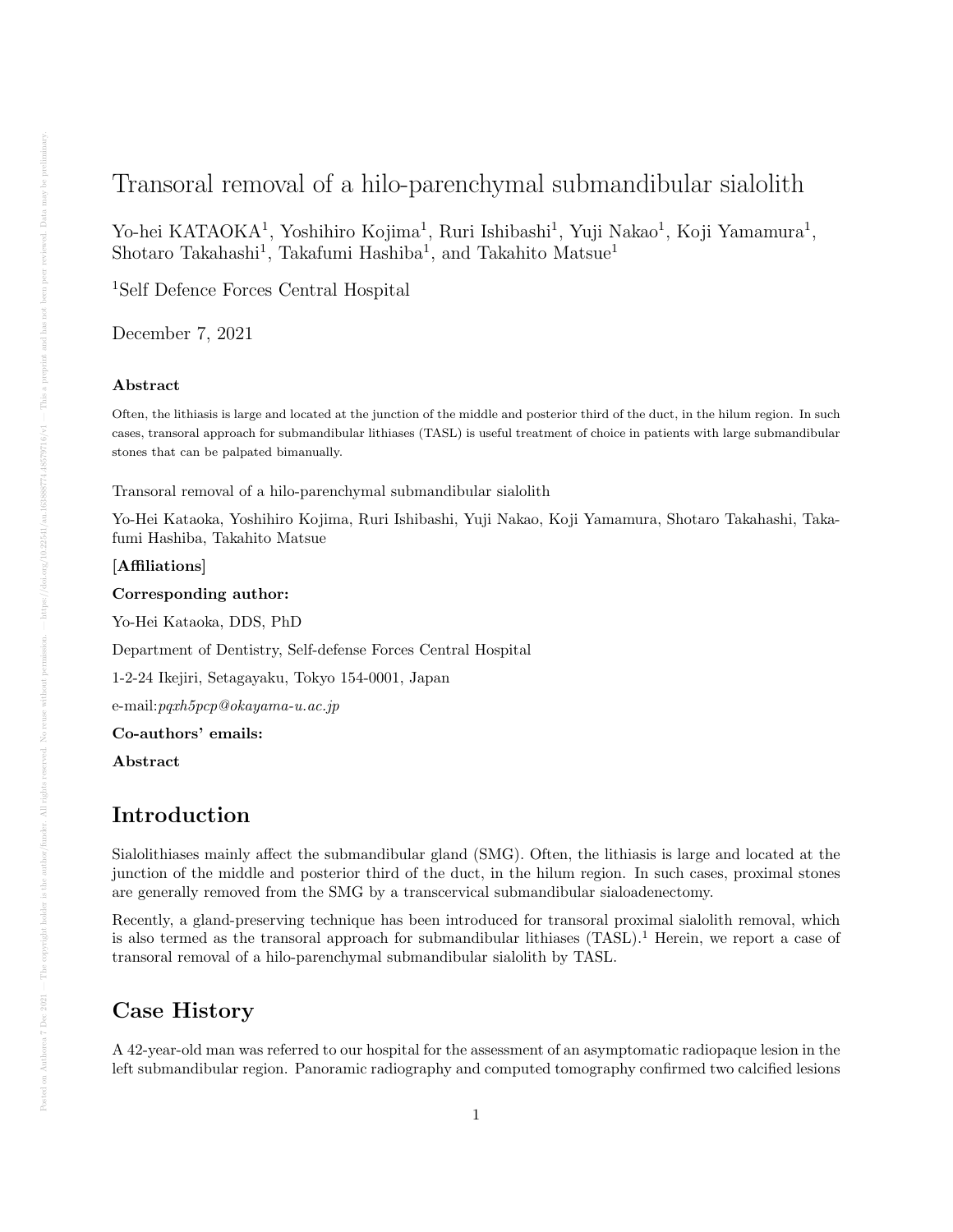in the posterior and anterior regions of Wharton's duct, respectively (Figs 1 and 2). Intraoral examination by bimanual palpation revealed a small, firm, and non-tender swelling in the anterior floor of the mouth and a large, firm and non-tender swelling in the posterior floor. The final diagnosis was sialolithiasis in the left Wharton's duct and hilo-parenchymal submandibular area.

In the operating room, the patient was placed in the dorsal decubitus position. After transnasal intubation and proper oral preparation, the buccal floor was infiltrated under the mucosa with a saline solution with 2% epinephrine (0.50 mg in 20 cc). An incision was made through the mucosa of the lateral floor of the mouth, from the orifice of Wharton's duct to the lingual side of the retromolar region, leaving a cuff of normal lingual mucosa to facilitate subsequent wound closure. The anterior sialolith was pushed out of the duct and removed via manual manipulation. Careful dissection was performed between Wharton's duct and the lingual nerve. External digital pressure was applied to facilitate the isolation of the duct from the lingual nerve up to the hilum of the SMG. After localizing the posterior stone with bimanual palpation, the duct was incised, and the stone was removed (Fig. 3). The duct was then irrigated with normal saline to clean the region and remove stone debris. The incised mucosa at the floor of the mouth was sutured back to its original position, without repairing the incision site of Wharton's duct.

## Discussion

Sialolithiasis is the most common salivary gland pathology. SMG resection is the standard operative procedure used for the management of proximal sialolithiasis. However, the associated incidence of iatrogenic injuries is relatively high. Recently, several conservative and minimally invasive techniques have been developed for salivary lithiasis surgery, with the development of the sialendoscope and lithotripter.<sup>2-6</sup> The management of SMG lithiases is based on three criteria: the gland involved, topography of the lithiasis, and the diameter of the lithiasis, according to the GTD classification: the gland involved (G), topography of the lithiasis  $(T)$ , and the diameter of the lithiasis  $(D)$ .<sup>7</sup> The transoral approach is recommended for palpable, impacted, large lithiases (diameter >8 mm) situated in the posterior third of Wharton's duct. Using the GTD classification, lithiases classified as submandibular lithiases over 8 mm in diameter (large and impacted) and situated in the posterior third of Wharton's duct are better operated with TASL. This surgical procedure is minimally invasive, repeatable, allows functional recovery of the gland after obstruction removal, and minimizes scarring,<sup>1</sup> even for large lithiases.

McGurk et al.<sup>8</sup> reported that small stones that cannot be palpated are a contraindication for intraoral removal. In their patient cohort, they observed that stones that were palpable on bimanual examination tended to be easier to retrieve; this was attributed to the fact that non-palpable stones reside in the gland and their position is masked by the surrounding tissues. Intraoral dissection is rarely performed when the stone is severely adherent to the surrounding tissues, as the approach to the transcervical route may be altered. Thus, appropriate preoperative assessment via manual palpation is important in the context of informed consent.

Our case demonstrated that intraoral removal of proximal submandibular stones with the preservation of the gland and ductal system is safe and efficacious and is therefore a valid alternative to traditional transcervical surgery.

## Conclusions

TASL should be considered as the treatment of choice in patients with large submandibular stones that can be palpated bimanually.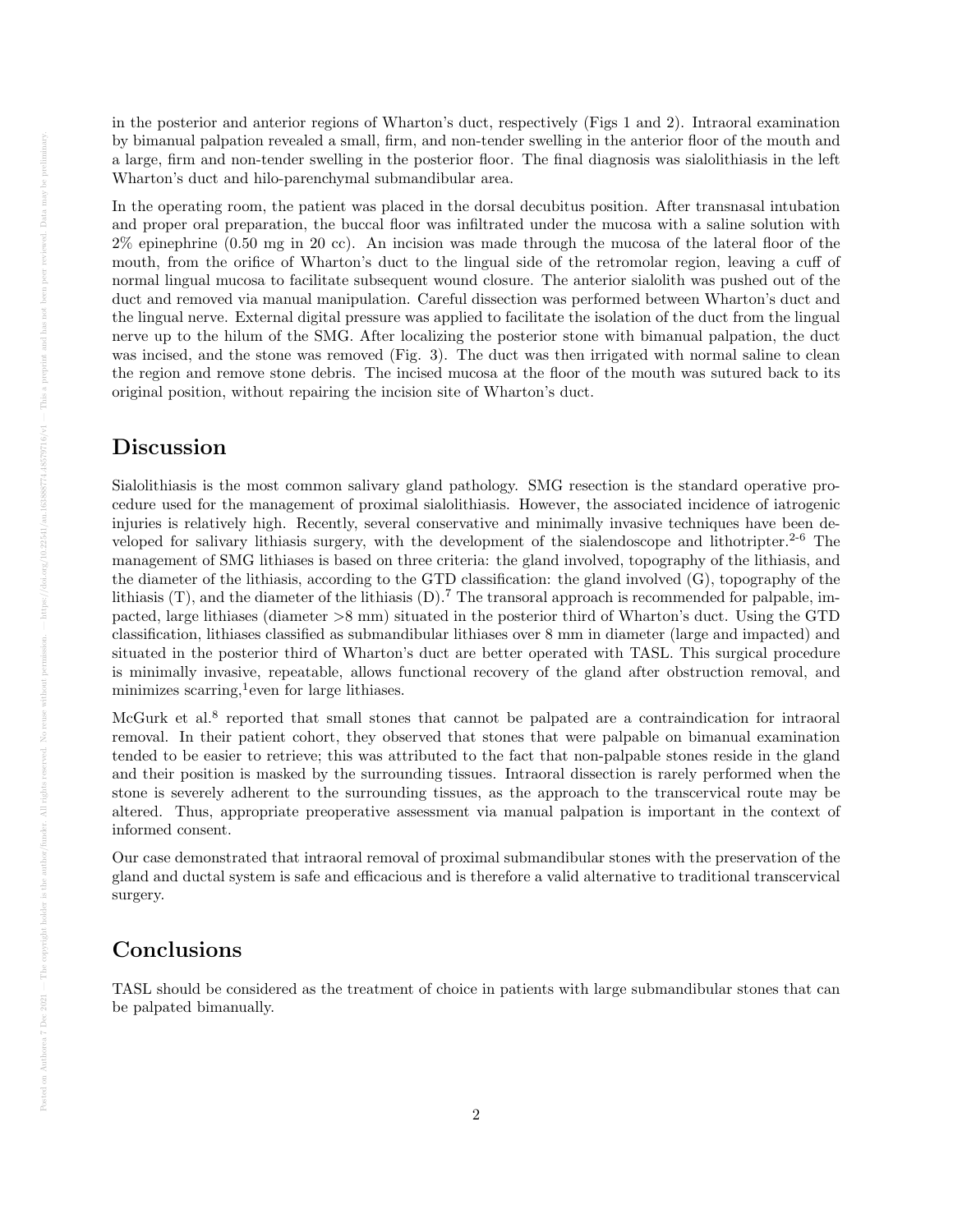## Acknowledgments

The authors did not receive any external funding by any organization/society for this study. Informed consent was obtained from the participant in this study.

Conflicts of interest: The authors declare that they have no conflict of interest

### Consent for publication

Written informed consent was obtained from the patient to publish this report in accordance with the journal's patient consent policy

## References

1. Carbonnel, E., Le Roux, M.K., Chossegros, C., Scemama, U., and N. Graillon. 2020. Tips & tricks for transoral approach for submandibular lithiasis (TASL). Journal of Stomatology and Oral Maxillofacial Surgery 121:736–739.

2. Zenk, J., Bozzato, A., Winter, M., Gottwald, F., and H. Iro. 2004. Extracorporeal shock wave lithotripsy of submandibular stones: evaluation after 10 years. Annals of Otology, Rhinology, and Laryngology 113:378– 383.

3. Drage, N.A., Brown, J.E., Escudier, M.P., and M. McGurk. 2000. Interventional radiology in the removal of salivary caluculi. Radiology 214:139–142.

4. Nahlieli, O., and A.M. Baruchin. 2000. Long-term experience with endoscopic diagnosis and treatment of salivary gland inflammatory disease. Laryngoscope 110:988–993.

5. Marchal, F., Dulguerov, P., Becker, M., Barki, G., Disant, F., and W. Lehmann. 2001 Specificity of parotid sialendscopy. Laryngoscope 111:264–271.

6. Ottaviani, F., Capaccio, P., Campi, M., and A. Ottaviani. 1996. Extracorporeal electromagnetic shock lithotripsy for salivary gland stone. Laryngoscope 106:761–764.

7. Foletti, J.M., Graillon, N., Avignon, S., Guyot, L., and C. Chossegros. 2008. Salivary calculi removal by minimally invasive techniques: A decision tree based on the diameter of the calculi and their position in the excretory duct. Journal of Oral and Maxillofacial Surgery 76:112–118.

8. McGurk, M., Makdissi, J., and J.E. Brown. 2004. Intra-oral removal of stones from the hilum of the submandibular gland: report of technique and morbidity. International Journal of Oral and Maxillofacial Surgery 33:683–686.

# Figure Captions

Fig. 1 Three-dimensional cone-beam computed tomography reconstruction of the left submandibular parenchymal stones.

Fig. 2 Axial computed tomography images showing the left anterior and posterior stones. The posterior (A, 27.0 mm) and anterior (B, 9.4 mm) stones are visible.

Fig. 3 The stone extracted from the parenchyma and its relationship with Wharton's duct and the lingual nerve.

Hosted file